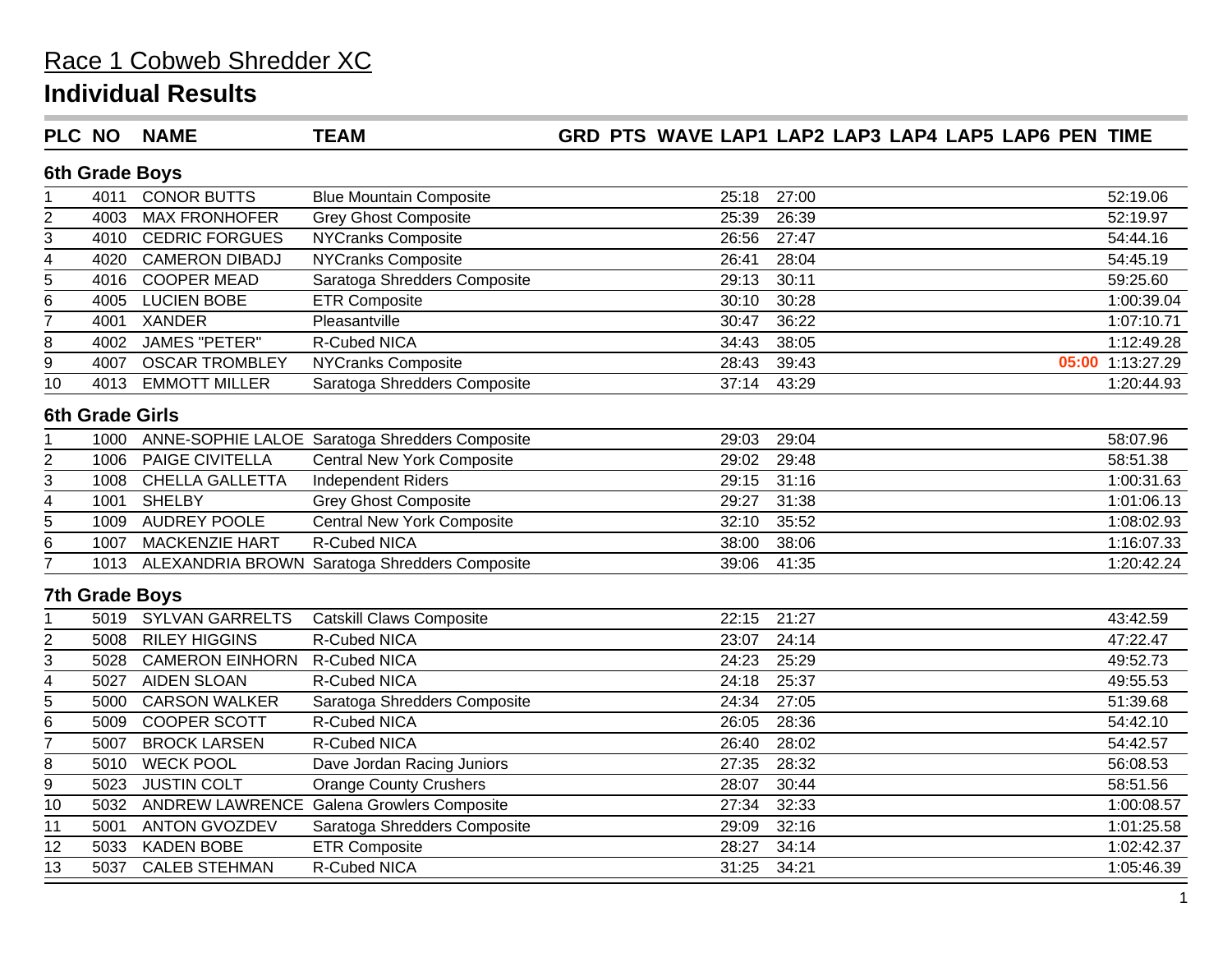| <b>PLC NO</b>      |                        | <b>NAME</b>                         | <b>TEAM</b>                           | GRD PTS WAVE LAP1 LAP2 LAP3 LAP4 LAP5 LAP6 PEN TIME |            |            |            |            |            |                |
|--------------------|------------------------|-------------------------------------|---------------------------------------|-----------------------------------------------------|------------|------------|------------|------------|------------|----------------|
| 14                 | 5012                   | <b>JAMES RUSSELL</b>                | <b>Independent Riders</b>             | 34:05                                               | 33:28      |            |            |            |            | 1:07:33.65     |
| 15                 | 5011                   | <b>JACOB SELTZER</b>                | <b>ETR Composite</b>                  | 32:58                                               | 35:22      |            |            |            |            | 1:08:21.57     |
| 16                 | 5029                   | <b>JONATHAN</b>                     | R-Cubed NICA                          | 31:58                                               | 36:58      |            |            |            |            | 1:08:56.27     |
| 17                 | 5005                   | <b>DYLAN RAGHAVAN</b>               | Pleasantville                         | 36:50                                               | 40:17      |            |            |            |            | 1:17:07.43     |
| 18                 | 5020                   | <b>AMON OLIVER</b>                  | Galena Growlers Composite             | 45:16                                               | n/a        | n/a        | n/a        | n/a        | n/a        | 05:00 xx:xx:xx |
| $\overline{\cdot}$ | 5038                   | <b>MATTHEW BEST</b>                 | <b>Catskill Claws Composite</b>       | 37:50                                               | <b>DNF</b> | <b>DNF</b> | <b>DNF</b> | <b>DNF</b> | <b>DNF</b> | <b>DNF</b>     |
|                    | <b>7th Grade Girls</b> |                                     |                                       |                                                     |            |            |            |            |            |                |
|                    | 2006                   | <b>KIERA MACINTOSH</b>              | R-Cubed NICA                          | 24:35                                               | 24:44      |            |            |            |            | 49:20.35       |
| $\overline{2}$     | 2001                   | <b>TALIA HODGSON</b>                | Saratoga Shredders Composite          | 24:34                                               | 27:47      |            |            |            |            | 52:22.77       |
| 3                  | 2010                   | <b>CAMRYN</b>                       | Niskayuna/Mohawk Composite            | 26:47                                               | 28:39      |            |            |            |            | 55:27.27       |
| 4                  | 2011                   | <b>MADELINE HANNA</b>               | Niskayuna/Mohawk Composite            | 27:45                                               | 29:02      |            |            |            |            | 56:48.35       |
| 5                  | 2000                   | <b>SOPHIA MURRAY</b>                | Saratoga Shredders Composite          | 29:14                                               | 29:39      |            |            |            |            | 58:53.97       |
| 6                  | 2009                   | <b>BRIDGETTE MCLANE</b>             | Niskayuna/Mohawk Composite            | 32:09                                               | 33:24      |            |            |            |            | 1:05:33.44     |
|                    |                        | 8th Grade Boys                      |                                       |                                                     |            |            |            |            |            |                |
|                    | 6026                   | <b>AIDEN SCHINDLER</b>              | Pleasantville                         | 21:45                                               | 22:18      |            |            |            |            | 44:04.09       |
| 2                  | 6001                   | <b>ETHAN WALSH</b>                  | <b>Blue Mountain Composite</b>        | 22:03                                               | 23:33      |            |            |            |            | 45:37.10       |
| 3                  | 6018                   | <b>DAVID BERNSTEIN</b>              | <b>NYCranks Composite</b>             | 25:10                                               | 25:06      |            |            |            |            | 50:17.03       |
| 4                  | 6036                   | <b>JOHN OLOUGHLIN</b>               | Niskayuna/Mohawk Composite            | 24:36                                               | 25:44      |            |            |            |            | 50:21.34       |
| 5                  | 6037                   | <b>LIAM INGLESTON</b>               | Niskayuna/Mohawk Composite            | 24:35                                               | 26:03      |            |            |            |            | 50:39.14       |
| 6                  | 6034                   | <b>OSKAR ZORN</b>                   | <b>Grey Ghost Composite</b>           | 25:05                                               | 26:29      |            |            |            |            | 51:34.71       |
| 7                  | 6017                   | SANTIAGO MARQUEZ NYCranks Composite |                                       | 26:42                                               | 25:48      |            |            |            |            | 52:30.57       |
| 8                  | 6013                   | <b>TYLER STEVENSON</b>              | Catskill Claws Composite              | 26:14                                               | 26:43      |            |            |            |            | 52:57.54       |
| $\overline{9}$     | 6027                   | JACOB ANDERSON                      | Pleasantville                         | 26:02                                               | 27:16      |            |            |            |            | 53:18.67       |
| 10                 | 6021                   | <b>JASON WELLS</b>                  | Niskayuna/Mohawk Composite            | 26:37                                               | 27:21      |            |            |            |            | 53:58.31       |
| 11                 | 6022                   | <b>MATTHEW VIAN</b>                 | Niskayuna/Mohawk Composite            | 26:07                                               | 28:10      |            |            |            |            | 54:17.75       |
| 12                 | 6011                   | <b>GRANT BROWN</b>                  | <b>Catskill Claws Composite</b>       | 28:29                                               | 28:12      |            |            |            |            | 56:41.79       |
| 13                 | 6019                   | <b>ANDRE WALKER</b>                 | <b>NYCranks Composite</b>             | 26:45                                               | 30:36      |            |            |            |            | 57:21.92       |
| 14                 | 6028                   | <b>BRAYDEN HART</b>                 | R-Cubed NICA                          | 27:39                                               | 31:02      |            |            |            |            | 58:42.15       |
| 15                 | 6008                   | <b>SHANE YESS</b>                   | <b>Hudson Valley Velocity Raptors</b> | 29:27                                               | 35:23      |            |            |            |            | 1:04:50.93     |
| 16                 | 6014                   | <b>ELI DESROCHERS</b>               | <b>Catskill Claws Composite</b>       | 32:02                                               | 35:39      |            |            |            |            | 1:07:42.13     |
| 17                 | 6023                   | <b>COILLIN FISK</b>                 | Niskayuna/Mohawk Composite            | 32:35                                               | 37:06      |            |            |            |            | 1:09:41.52     |
| 18                 | 6002                   | <b>MASON CAMPBELL</b>               | Otsego Composite                      | 33:57                                               | 36:02      |            |            |            |            | 1:09:59.50     |
| 19                 | 6015                   | <b>JASPER HANCE</b>                 | <b>Catskill Claws Composite</b>       | 33:49                                               | 43:35      |            |            |            |            | 1:17:24.93     |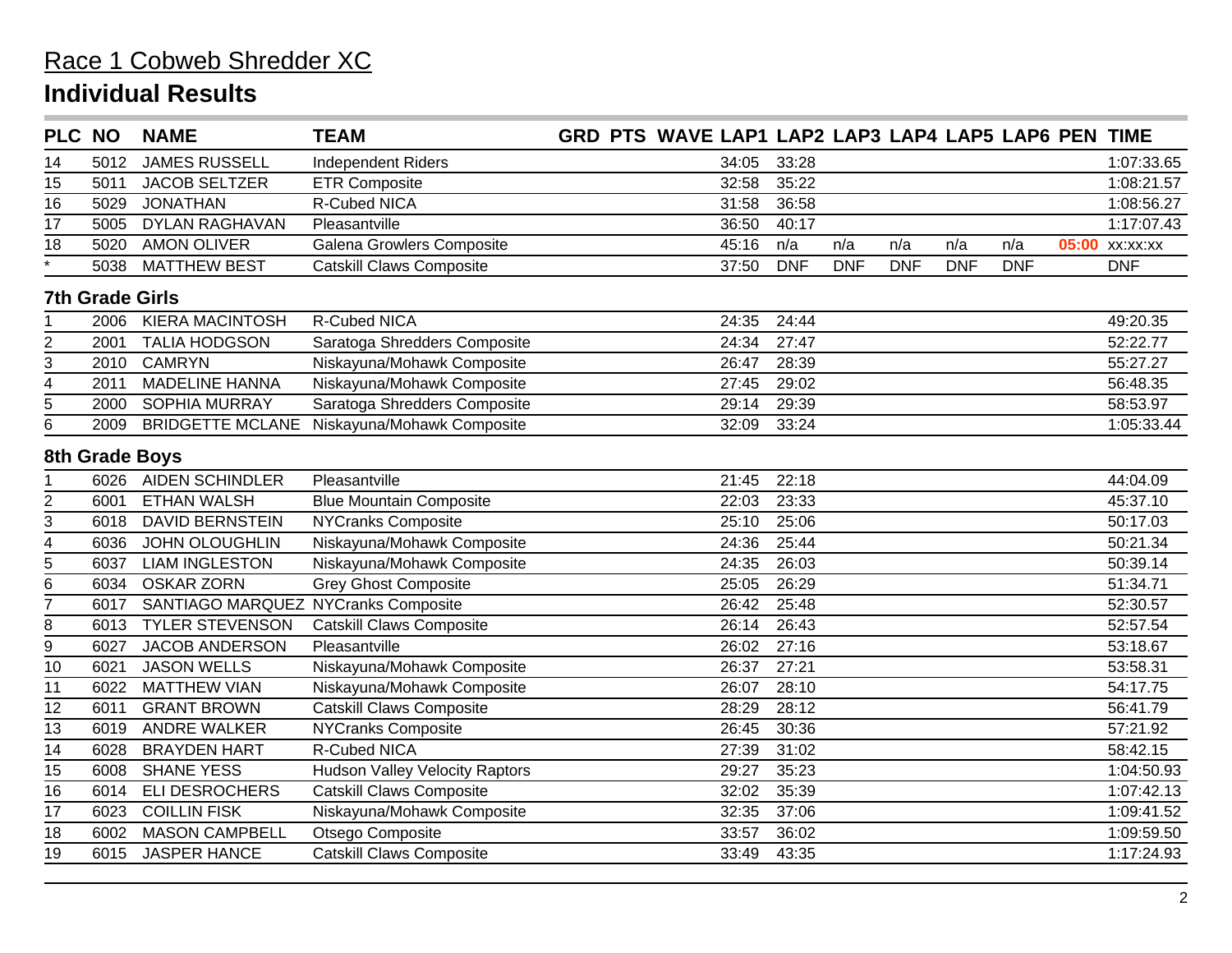| PLC NO                  |                 | <b>NAME</b>             | <b>TEAM</b>                           |     | GRD PTS WAVE LAP1 LAP2 LAP3 LAP4 LAP5 LAP6 PEN TIME |       |       |     |     |     |  |            |
|-------------------------|-----------------|-------------------------|---------------------------------------|-----|-----------------------------------------------------|-------|-------|-----|-----|-----|--|------------|
| 20                      | 6039            | <b>TYLER DAMMS</b>      | <b>Catskill Claws Composite</b>       |     | 37:09                                               | 41:30 |       |     |     |     |  | 1:18:39.49 |
| 21                      | 6012            | <b>AXEL JUERGENS</b>    | <b>Catskill Claws Composite</b>       |     | 36:28                                               | 42:46 |       |     |     |     |  | 1:19:14.79 |
| 22                      | 6016            | <b>ALEX DENNIS</b>      | Galena Growlers Composite             |     | 1:03:2 $n/a$                                        |       | n/a   | n/a | n/a | n/a |  | XX:XX:XX   |
|                         | 8th Grade Girls |                         |                                       |     |                                                     |       |       |     |     |     |  |            |
|                         | 3001            | <b>SCARLETT WINKLER</b> | <b>Orange County Crushers</b>         |     | 27:15                                               | 27:48 |       |     |     |     |  | 55:03.42   |
| $\overline{\mathbf{c}}$ | 3005            | <b>CAITLIN WALSH</b>    | <b>Catskill Claws Composite</b>       |     | 29:11                                               | 31:56 |       |     |     |     |  | 1:01:07.50 |
| 3                       | 3004            | <b>JOSEPHINE</b>        | <b>Fingerlakes Composite</b>          |     | 31:12                                               | 35:00 |       |     |     |     |  | 1:06:13.13 |
| 4                       | 3000            | <b>OLIVIA BRACKETT</b>  | Saratoga Shredders Composite          |     | 36:40                                               | 38:48 |       |     |     |     |  | 1:15:29.59 |
| <b>Freshman Boys</b>    |                 |                         |                                       |     |                                                     |       |       |     |     |     |  |            |
|                         | 821             | <b>JON TABER</b>        | <b>Central New York Composite</b>     | 500 | 20:15                                               | 21:11 | 21:20 |     |     |     |  | 1:02:47.31 |
| $\overline{\mathbf{c}}$ | 828             | <b>LANDON KINAL</b>     | Niskayuna/Mohawk Composite            | 490 | 21:15                                               | 22:00 | 22:15 |     |     |     |  | 1:05:31.08 |
| 3                       | 817             | <b>JAXSON CALICE</b>    | Chenango Composite                    | 481 | 21:55                                               | 21:47 | 22:14 |     |     |     |  | 1:05:58.18 |
| 4                       | 834             | <b>ETHAN HIGGINS</b>    | <b>R-Cubed NICA</b>                   | 472 | 21:23                                               | 22:38 | 23:44 |     |     |     |  | 1:07:46.11 |
| 5                       | 818             | <b>JACK HENDRICKSON</b> | Chenango Composite                    | 464 | 22:05                                               | 23:10 | 24:10 |     |     |     |  | 1:09:25.90 |
| 6                       | 815             | <b>JEM FURNISS</b>      | Pleasantville                         | 456 | 23:15                                               | 23:42 | 23:15 |     |     |     |  | 1:10:13.45 |
| 7                       | 850             | <b>KYLE EFAW</b>        | Niskayuna/Mohawk Composite            | 448 | 23:35                                               | 24:42 | 25:23 |     |     |     |  | 1:13:41.87 |
| 8                       | 819             | <b>CONNOR LOGUE</b>     | <b>Fingerlakes Composite</b>          | 441 | 24:32                                               | 26:44 | 26:31 |     |     |     |  | 1:17:47.29 |
| $\overline{9}$          | 824             | <b>BRAEDON BAKER</b>    | Galena Growlers Composite             | 434 | 24:32                                               | 25:30 | 28:34 |     |     |     |  | 1:18:37.71 |
| 10                      | 816             | <b>LOGAN LAROCQUE</b>   | R-Cubed NICA                          | 427 | 25:29                                               | 27:27 | 26:59 |     |     |     |  | 1:19:55.59 |
| 11                      | 837             | <b>DEREK DELAROSA</b>   | <b>ETR Composite</b>                  | 420 | 23:54                                               | 27:06 | 29:24 |     |     |     |  | 1:20:25.19 |
| 12                      | 833             | <b>DANIEL ZYBERT</b>    | Pleasantville                         | 414 | 25:57                                               | 28:04 | 26:32 |     |     |     |  | 1:20:35.16 |
| $\overline{13}$         | 836             | <b>TIMOTHY LEICHING</b> | <b>Hudson Valley Velocity Raptors</b> | 408 | 25:06                                               | 26:55 | 29:05 |     |     |     |  | 1:21:07.10 |
| 14                      | 830             | <b>QUIN HICKEY</b>      | <b>Rochester Cycling Composite</b>    | 402 | 25:28                                               | 27:47 | 29:09 |     |     |     |  | 1:22:26.02 |
| 15                      | 840             | <b>JACKSON KRAUSE</b>   | <b>Catskill Claws Composite</b>       | 396 | 25:31                                               | 27:47 | 30:32 |     |     |     |  | 1:23:51.67 |
| 16                      | 849             | <b>JAMES HEALEY</b>     | Niskayuna/Mohawk Composite            | 390 | 27:39                                               | 27:38 | 28:34 |     |     |     |  | 1:23:52.61 |
| $\overline{17}$         | 823             | <b>BRAEDAN CLARKE</b>   | <b>Catskill Claws Composite</b>       | 385 | 26:51                                               | 29:13 | 31:27 |     |     |     |  | 1:27:32.32 |
| 18                      | 814             | <b>ZACHARY</b>          | Pleasantville                         | 380 | 25:04                                               | 29:35 | 33:16 |     |     |     |  | 1:27:56.30 |
| 19                      | 825             | <b>EWAN</b>             | Niskayuna/Mohawk Composite            | 375 | 25:10                                               | 27:32 | 36:01 |     |     |     |  | 1:28:45.01 |
| $\overline{20}$         | 832             | <b>JOHN MIELKE</b>      | Pleasantville                         | 370 | 29:14                                               | 30:45 | 33:06 |     |     |     |  | 1:33:05.76 |
| $\overline{21}$         | 841             | <b>DAMIEN MURPHY</b>    | Galena Growlers Composite             | 365 | 27:40                                               | 30:08 | 36:56 |     |     |     |  | 1:34:45.28 |
| 22                      | 820             | <b>TYLER CIVITELLA</b>  | <b>Central New York Composite</b>     | 360 | 24:08                                               | 24:34 | 47:48 |     |     |     |  | 1:36:30.88 |
| 23                      | 835             | <b>SKYE HARRINGTON</b>  | <b>Fingerlakes Composite</b>          | 356 | 27:07                                               | 34:14 | 36:19 |     |     |     |  | 1:37:41.69 |
| $\overline{24}$         | 826             | <b>TIANYI ZHANG</b>     | Niskayuna/Mohawk Composite            | 352 | 30:10                                               | 40:39 | 31:14 |     |     |     |  | 1:42:05.09 |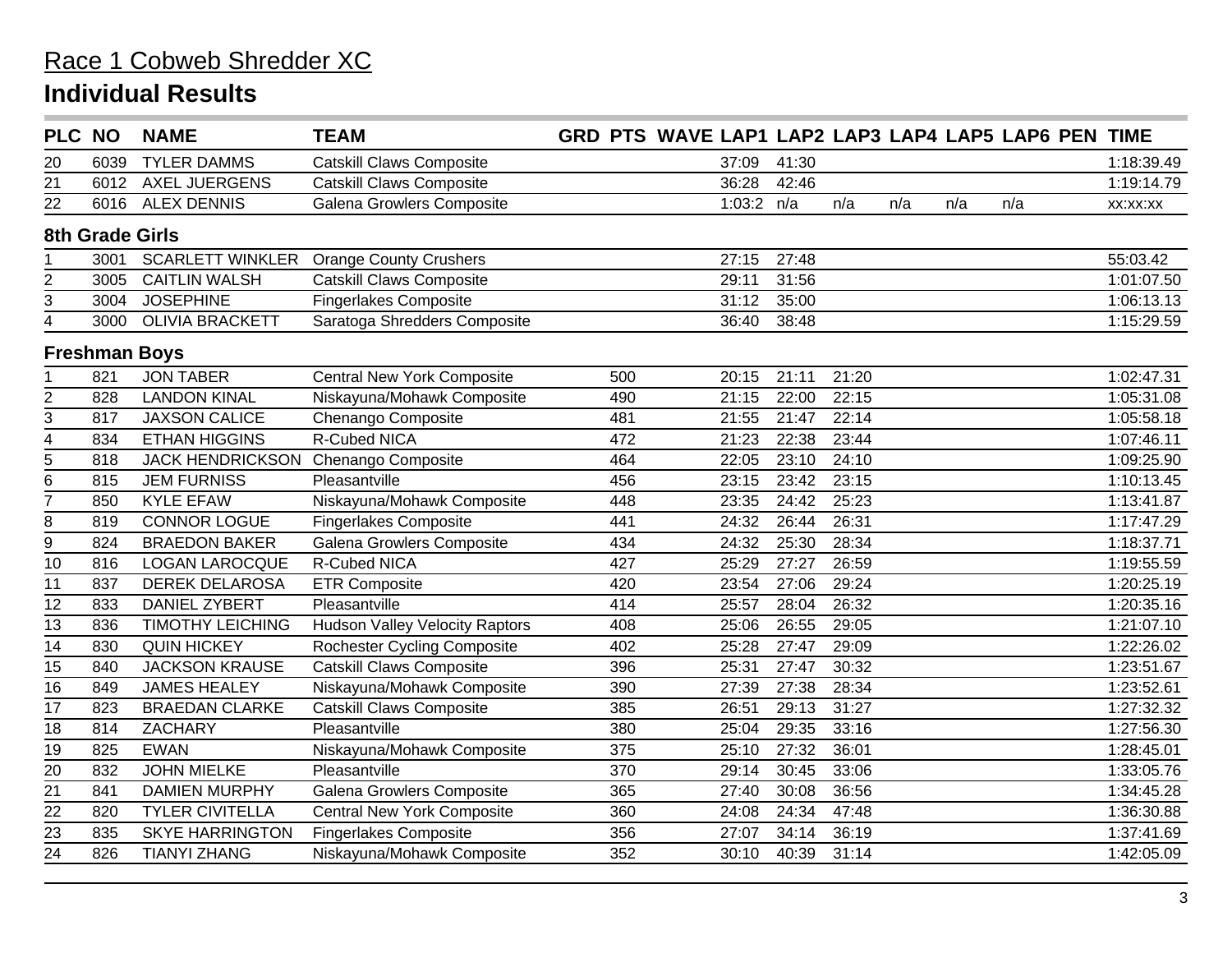| <b>PLC NO</b>      |     | <b>NAME</b>             | <b>TEAM</b>                           |             |              |            |            |            |            | GRD PTS WAVE LAP1 LAP2 LAP3 LAP4 LAP5 LAP6 PEN TIME |            |
|--------------------|-----|-------------------------|---------------------------------------|-------------|--------------|------------|------------|------------|------------|-----------------------------------------------------|------------|
| 25                 | 803 | <b>BENEDICT BLANDO</b>  | <b>R-Cubed NICA</b>                   | 348         | 37:16        | 39:35      | n/a        | n/a        | n/a        | n/a                                                 | XX:XX:XX   |
| 26                 | 804 | <b>COOPER PELLETT</b>   | R-Cubed NICA                          | 344         | 45:51        | 57:50      | n/a        | n/a        | n/a        | n/a                                                 | XX:XX:XX   |
| $\overline{\cdot}$ | 842 | <b>ALEX KEMNAH</b>      | Galena Growlers Composite             | $\pmb{0}$   | 36:05        | <b>DNF</b> | <b>DNF</b> | <b>DNF</b> | <b>DNF</b> | <b>DNF</b>                                          | <b>DNF</b> |
|                    | 822 | <b>TALON SPRAGUE</b>    | <b>Catskill Claws Composite</b>       | $\mathbf 0$ | <b>DNF</b>   |            |            |            |            | $\blacksquare$                                      | <b>DNF</b> |
|                    |     | <b>Freshman Girls</b>   |                                       |             |              |            |            |            |            |                                                     |            |
|                    | 710 | LILLIANA O'DONNELL      | Niskayuna/Mohawk Composite            | 500         | 21:30        | 22:16      | 23:59      |            |            |                                                     | 1:07:46.08 |
| $\overline{2}$     | 705 | <b>JANNEKE BAKS</b>     | <b>Hudson Valley Velocity Raptors</b> | 490         | 23:24        | 23:56      | 24:42      |            |            |                                                     | 1:12:03.88 |
| 3                  | 704 | <b>KATHRYN SMITH</b>    | R-Cubed NICA                          | 481         | 24:24        | 24:34      | 25:23      |            |            |                                                     | 1:14:21.98 |
| 4                  | 703 | <b>AMBER TRAVIS</b>     | R-Cubed NICA                          | 472         | 24:27        | 24:49      | 28:19      |            |            |                                                     | 1:17:36.63 |
| $\overline{5}$     | 707 | <b>RUTH SEIDEL</b>      | <b>ETR Composite</b>                  | 464         | 25:31        | 26:06      | 27:02      |            |            |                                                     | 1:18:39.49 |
| 6                  | 709 | <b>EMMA MURRAY</b>      | Saratoga Shredders Composite          | 456         | 25:51        | 27:56      | 26:50      |            |            |                                                     | 1:20:39.27 |
| 7                  | 706 | <b>CHARLIE VADNAI</b>   | <b>ETR Composite</b>                  | 448         | 27:46        | 28:41      | 30:59      |            |            |                                                     | 1:27:26.88 |
| $\bf 8$            | 708 | <b>CHENOA MARQUEZ</b>   | <b>NYCranks Composite</b>             | 441         | 32:02        | 31:06      | 33:26      |            |            |                                                     | 1:36:35.82 |
| 9                  | 700 | <b>ERIN FILLION</b>     | Saratoga Shredders Composite          | 434         | 34:27        | 38:34      | n/a        | n/a        | n/a        | n/a                                                 | XX:XX:XX   |
| 10                 | 713 | <b>ASHLEY AVILA</b>     | Longwood High School Composite        | 427         | 1:26:3 $n/a$ |            | n/a        | n/a        | n/a        | n/a                                                 | XX:XX:XX   |
| <b>JV Boys</b>     |     |                         |                                       |             |              |            |            |            |            |                                                     |            |
|                    | 216 | <b>OWEN BALLARD</b>     | <b>Independent Riders</b>             | 540         | 19:13        | 19:37      | 20:09      | 20:18      |            |                                                     | 1:19:19.23 |
| $\boldsymbol{2}$   | 208 | <b>EWAN MACDONALD</b>   | Pleasantville                         | 530         | 19:31        | 19:57      | 20:38      | 20:44      |            |                                                     | 1:20:51.41 |
| 3                  | 215 | <b>JOSEPH SEIDEL</b>    | <b>ETR Composite</b>                  | 521         | 19:26        | 20:17      | 20:44      | 20:38      |            |                                                     | 1:21:06.62 |
| $\overline{4}$     | 213 | <b>KLODEN RAPP</b>      | Chenango Composite                    | 512         | 19:53        | 20:25      | 20:38      | 20:41      |            |                                                     | 1:21:38.26 |
| 5                  | 207 | <b>NIKIAN SAUTHOFF</b>  | Pleasantville                         | 504         | 19:13        | 20:18      | 21:00      | 21:15      |            |                                                     | 1:21:47.47 |
| 6                  | 214 | <b>TYLER HOPKINS</b>    | Chenango Composite                    | 496         | 19:36        | 20:42      | 22:48      | 22:30      |            |                                                     | 1:25:38.52 |
| $\overline{7}$     | 212 | <b>JASPER TRAVIS</b>    | R-Cubed NICA                          | 488         | 20:16        | 21:42      | 21:43      | 22:29      |            |                                                     | 1:26:11.75 |
| 8                  | 202 | <b>JOSEPH MARINO</b>    | <b>Blue Mountain Composite</b>        | 481         | 19:48        | 21:11      | 23:01      | 25:25      |            |                                                     | 1:29:26.29 |
| $\overline{9}$     | 201 | <b>DAVID VERWYS</b>     | <b>Rensselaer County Composite</b>    | 474         | 21:02        | 23:18      | 23:41      | 24:09      |            |                                                     | 1:32:12.23 |
| $\overline{10}$    | 211 | CHARLES LOBOSCO         | <b>R-Cubed NICA</b>                   | 467         | 20:36        | 21:51      | 23:56      | 27:23      |            |                                                     | 1:33:48.17 |
| 11                 | 204 | <b>JORDAN DILIBERTO</b> | Otsego Composite                      | 460         | 21:55        | 23:53      | 24:12      | 24:00      |            |                                                     | 1:34:02.78 |
| 12                 | 203 | <b>TROY CONNER</b>      | <b>Rochester Cycling Composite</b>    | 454         | 22:08        | 23:14      | 24:35      | 26:19      |            |                                                     | 1:36:17.77 |
| 13                 | 221 | <b>GARRET WIDER</b>     | <b>NYCranks Composite</b>             | 448         | 20:30        | 23:34      | 25:18      | 27:28      |            |                                                     | 1:36:51.67 |
| $\overline{14}$    | 210 | PHILLIP MAUGHAN         | <b>R-Cubed NICA</b>                   | 442         | 21:50        | 22:09      | 24:52      | 28:47      |            |                                                     | 1:37:39.34 |
| 15                 | 224 | <b>GARRETT</b>          | Niskayuna/Mohawk Composite            | 436         | 22:30        | 24:09      | 25:02      | 26:26      |            |                                                     | 1:38:09.18 |
| $\overline{16}$    | 225 | <b>SEAN MCLANE</b>      | Niskayuna/Mohawk Composite            | 430         | 21:59        | 24:04      | 24:35      | 27:42      |            |                                                     | 1:38:22.86 |
| 17                 | 233 | <b>STEVEN BROWN</b>     | Galena Growlers Composite             | 425         | 23:38        | 26:03      | 28:49      | 32:53      |            |                                                     | 1:51:24.10 |
|                    |     |                         |                                       |             |              |            |            |            |            |                                                     |            |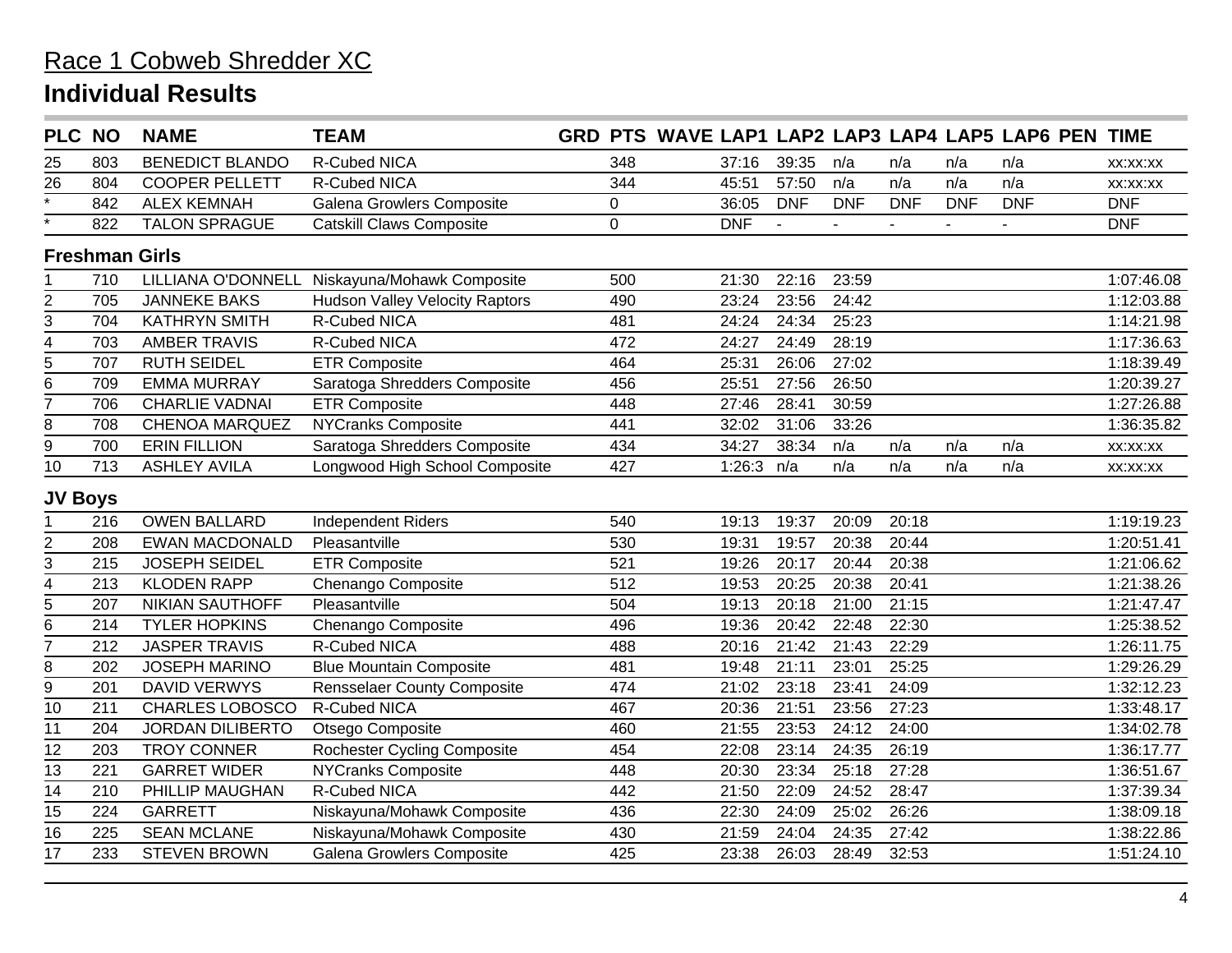| PLC NO             |     | <b>NAME</b>                     | <b>TEAM</b>                        |                | GRD PTS WAVE LAP1 LAP2 LAP3 LAP4 LAP5 LAP6 PEN TIME |                |            |            |            |            |            |
|--------------------|-----|---------------------------------|------------------------------------|----------------|-----------------------------------------------------|----------------|------------|------------|------------|------------|------------|
| 18                 | 238 | <b>ZACHARY STEIN</b>            | <b>NYCranks Composite</b>          | 420            | 26:54                                               | 28:49          | 29:14      | 30:34      |            |            | 1:55:32.91 |
| 19                 | 209 | <b>CONNOR COOPER</b>            | <b>R-Cubed NICA</b>                | 415            | 27:08                                               | 26:26          | 30:33      | 34:00      |            |            | 1:58:09.29 |
| $\overline{20}$    | 220 | <b>GRAYSON BOYER</b>            | Galena Growlers Composite          | 410            | 26:47                                               | 27:54          | 30:35      | n/a        | n/a        | n/a        | XX:XX:XX   |
| $\overline{21}$    | 223 | <b>BEN KUDELKA</b>              | <b>NYCranks Composite</b>          | 405            | 27:03                                               | 31:02          | 34:42      | n/a        | n/a        | n/a        | XX:XX:XX   |
| 22                 | 232 | <b>RYAN WALSH</b>               | <b>Catskill Claws Composite</b>    | 400            | 27:18                                               | 32:06          | 38:55      | n/a        | n/a        | n/a        | XX:XX:XX   |
| $\overline{23}$    | 227 | <b>NOLAN MCCARTHY</b>           | <b>Rochester Cycling Composite</b> | 396            | 32:58                                               | 38:00          | 37:57      | n/a        | n/a        | n/a        | XX:XX:XX   |
| 24                 | 231 | <b>NOLAN BROWN</b>              | <b>Catskill Claws Composite</b>    | 392            | 38:12                                               | 44:24          | 47:17      | n/a        | n/a        | n/a        | XX:XX:XX   |
| $\overline{\cdot}$ | 206 | <b>DYLAN KLUGE</b>              | Pleasantville                      | 0              | 21:57                                               | 24:04          | <b>DNF</b> | <b>DNF</b> | <b>DNF</b> | <b>DNF</b> | <b>DNF</b> |
| $\star$            | 226 | <b>BOHDAN KINAL</b>             | Niskayuna/Mohawk Composite         | $\overline{0}$ | <b>DNF</b>                                          | $\overline{a}$ |            |            |            |            | <b>DNF</b> |
| <b>JV Girls</b>    |     |                                 |                                    |                |                                                     |                |            |            |            |            |            |
|                    | 121 | <b>OLIVIA GUZZO</b>             | Niskayuna/Mohawk Composite         | 540            | 24:13                                               | 24:52          | 25:21      | 26:16      |            |            | 1:40:43.41 |
| 2                  | 109 | <b>AGATHA RYAN</b>              | <b>Catskill Claws Composite</b>    | 530            | 24:21                                               | 24:57          | 25:12      | 30:19      |            |            | 1:44:51.10 |
| 3                  | 118 | <b>EDAN PAGGY</b>               | <b>Independent Riders</b>          | 521            | 26:48                                               | 27:05          | 27:54      | 28:25      |            |            | 1:50:13.90 |
| 4                  | 102 | <b>LIVI MIELKE</b>              | Pleasantville                      | 512            | 27:37                                               | 26:50          | 28:18      | 28:26      |            |            | 1:51:13.46 |
| 5                  | 101 | <b>LEAH WYCKOFF</b>             | Otsego Composite                   | 504            | 26:48                                               | 28:08          | 29:23      | 31:33      |            |            | 1:55:54.01 |
| $\overline{6}$     | 105 | <b>LYLA</b>                     | <b>ETR Composite</b>               | 496            | 26:38                                               | 28:49          | 30:15      | 34:18      |            |            | 2:00:01.65 |
| $\overline{7}$     | 114 | <b>CORINNE FURNISS</b>          | Pleasantville                      | 488            | 29:07                                               | 31:38          | 31:28      | 31:02      |            |            | 2:03:17.56 |
| 8                  | 103 | SOPHIA FERRIS                   | Pleasantville                      | 481            | 31:24                                               | 31:25          | 30:57      | 30:57      |            |            | 2:04:45.84 |
| $\overline{9}$     | 117 | <b>KARLYNNE</b>                 | R-Cubed NICA                       | 474            | 29:03                                               | 33:32          | 34:35      | n/a        | n/a        | n/a        | XX:XX:XX   |
| 10                 | 104 | <b>TRINITY TAYLOR</b>           | R-Cubed NICA                       | 467            | 33:35                                               | 36:49          | 38:40      | n/a        | n/a        | n/a        | XX:XX:XX   |
| 11                 | 110 | ELIZABETH HOADLEY Pleasantville |                                    | 460            | 34:23                                               | 39:47          | 38:09      | n/a        | n/a        | n/a        | XX:XX:XX   |
| $\overline{12}$    | 122 | <b>MADISON</b>                  | Galena Growlers Composite          | 454            | 33:39                                               | 37:50          | 42:04      | n/a        | n/a        | n/a        | XX:XX:XX   |
| 13                 | 115 | <b>GRETA MERRILL</b>            | Niskayuna/Mohawk Composite         | 448            | 37:14                                               | 37:57          | n/a        | n/a        | n/a        | n/a        | XX:XX:XX   |
| 14                 | 112 | <b>JORDAN FRANK</b>             | Niskayuna/Mohawk Composite         | 442            | 39:27                                               | 40:40          | n/a        | n/a        | n/a        | n/a        | XX:XX:XX   |
| $\overline{\cdot}$ | 113 | <b>SAYRE CONNORS</b>            | Otsego Composite                   | 0              | 32:10                                               | 33:36          | <b>DNF</b> | <b>DNF</b> | <b>DNF</b> | <b>DNF</b> | <b>DNF</b> |
|                    |     | <b>Sophomore Boys</b>           |                                    |                |                                                     |                |            |            |            |            |            |
|                    | 508 | <b>TROY WERTHNER</b>            | <b>NYCranks Composite</b>          | 500            | 19:53                                               | 20:48          | 20:23      |            |            |            | 1:01:05.93 |
|                    | 500 | <b>OWEN LETTERMAN</b>           | R-Cubed NICA                       | 490            | 19:59                                               | 20:40          | 21:20      |            |            |            | 1:02:01.04 |
| $\frac{2}{3}$      | 512 | <b>MAX RUSSO</b>                | <b>NYCranks Composite</b>          | 481            | 21:50                                               | 21:50          | 21:35      |            |            |            | 1:05:16.15 |
| $\overline{4}$     | 507 | <b>CARTER MOOERS</b>            | <b>NYCranks Composite</b>          | 472            | 20:57                                               | 22:11          | 22:35      |            |            |            | 1:05:44.57 |
| 5                  | 520 | <b>OWEN EVANS</b>               | <b>Rochester Cycling Composite</b> | 464            | 22:10                                               | 22:47          | 22:44      |            |            |            | 1:07:42.83 |
| 6                  | 506 | <b>MATT MUNAFO</b>              | Niskayuna/Mohawk Composite         | 456            | 22:42                                               | 22:51          | 22:12      |            |            |            | 1:07:47.06 |
| $\overline{7}$     | 509 | <b>BEN WIKE</b>                 | Pleasantville                      | 448            | 22:21                                               | 22:43          | 22:43      |            |            |            | 1:07:48.13 |
|                    |     |                                 |                                    |                |                                                     |                |            |            |            |            |            |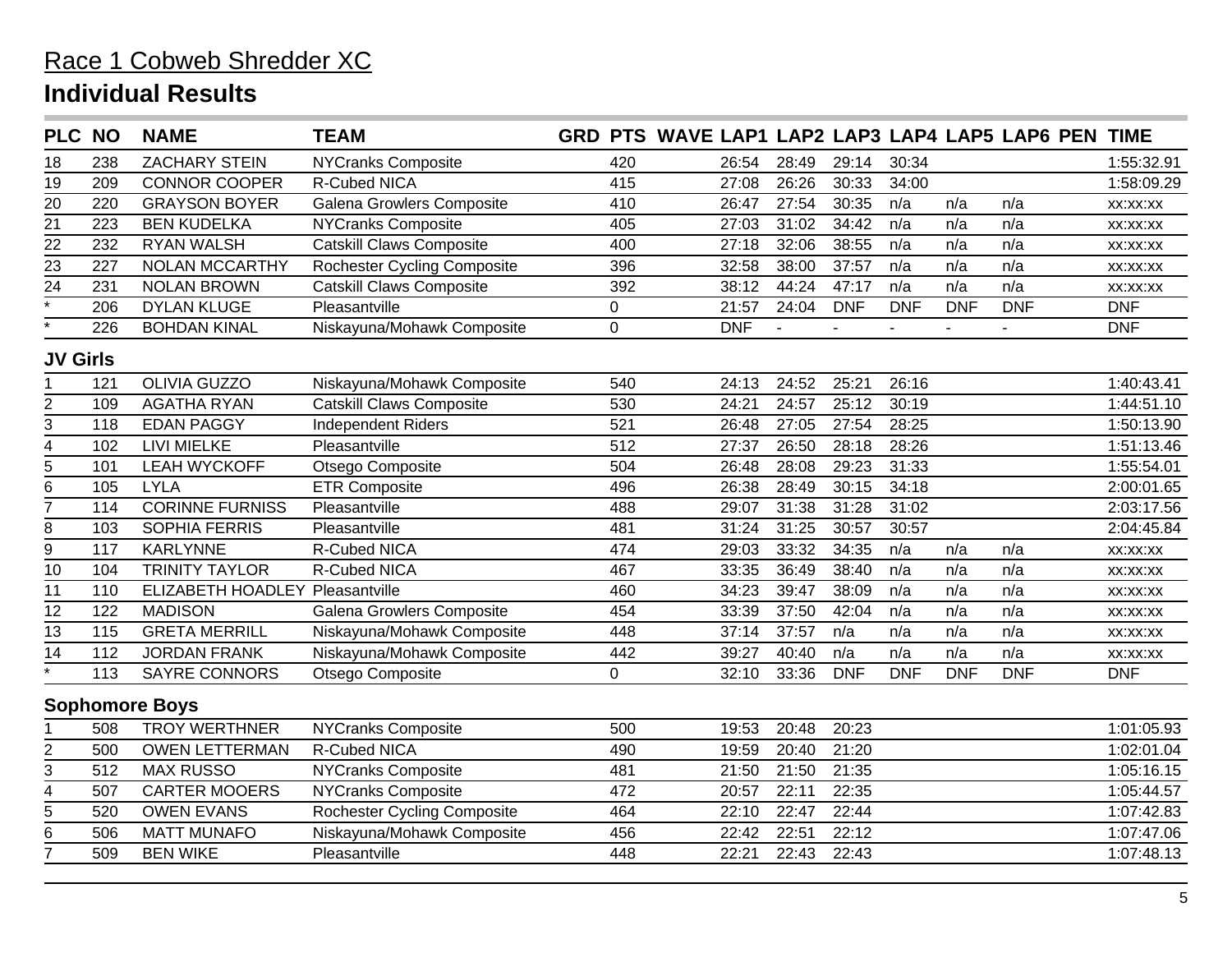| PLC NO             |                        | <b>NAME</b>             | <b>TEAM</b>                                  |  |                | GRD PTS WAVE LAP1 LAP2 LAP3 LAP4 LAP5 LAP6 PEN TIME |                |                          |            |            |            |       |            |
|--------------------|------------------------|-------------------------|----------------------------------------------|--|----------------|-----------------------------------------------------|----------------|--------------------------|------------|------------|------------|-------|------------|
| 8                  | 522                    | <b>RYAN DEMEO</b>       | <b>NYCranks Composite</b>                    |  | 441            | 22:27                                               | 23:36          | 24:20                    |            |            |            |       | 1:10:24.19 |
| 9                  | 519                    | <b>NATHAN REED</b>      | <b>Grey Ghost Composite</b>                  |  | 434            | 23:12                                               | 25:25          | 23:39                    |            |            |            |       | 1:12:17.69 |
| $\overline{10}$    | 515                    | <b>COLIN SHERIDAN</b>   | <b>Blue Mountain Composite</b>               |  | 427            | 23:41                                               | 24:30          | 25:17                    |            |            |            |       | 1:13:30.17 |
| 11                 | 511                    | <b>JAKE RUSSO</b>       | NYCranks Composite                           |  | 420            | 25:21                                               | 23:47          | 24:43                    |            |            |            |       | 1:13:51.83 |
| $\overline{12}$    | 501                    | <b>WILLIAM SULAS</b>    | Otsego Composite                             |  | 414            | 24:59                                               | 27:04          | 27:40                    |            |            |            |       | 1:19:45.32 |
| $\overline{13}$    | 534                    | <b>LUCCA BARRY</b>      | Niskayuna/Mohawk Composite                   |  | 408            | 26:09                                               | 27:02          | 27:31                    |            |            |            |       | 1:20:42.28 |
| 14                 | 532                    | <b>BANYAN LOVE</b>      | <b>Fingerlakes Composite</b>                 |  | 402            | 29:47                                               | 25:46          | 25:58                    |            |            |            |       | 1:21:32.28 |
| 15                 | 524                    | <b>CHRISTOPHER</b>      | <b>Catskill Claws Composite</b>              |  | 396            | 27:13                                               | 28:00          | 27:55                    |            |            |            |       | 1:23:09.10 |
| $\overline{16}$    | 526                    | <b>ALEX DOWNS</b>       | R-Cubed NICA                                 |  | 390            | 25:35                                               | 29:47          | 33:19                    |            |            |            |       | 1:28:42.37 |
| 17                 | 518                    | <b>LUCAS ALBER</b>      | Niskayuna/Mohawk Composite                   |  | 385            | 36:58                                               | 27:49          | 25:37                    |            |            |            |       | 1:30:25.53 |
| $\overline{18}$    | 538                    | <b>KHANG DO</b>         | <b>ETR Composite</b>                         |  | 380            | 34:25                                               | 37:00          | 37:03                    |            |            |            |       | 1:48:28.83 |
| $\overline{\cdot}$ | 517                    | <b>JOSEPH SANTILLI</b>  | Pleasantville                                |  | 0              | 24:12                                               | <b>DNF</b>     | <b>DNF</b>               | <b>DNF</b> | <b>DNF</b> | <b>DNF</b> | 10:00 | <b>DNF</b> |
| $\star$            | 503                    | <b>MICHAEL</b>          | R-Cubed NICA                                 |  | $\mathbf 0$    | <b>DNF</b>                                          | $\blacksquare$ | $\sim$                   |            |            |            |       | <b>DNF</b> |
|                    | <b>Sophomore Girls</b> |                         |                                              |  |                |                                                     |                |                          |            |            |            |       |            |
|                    | 404                    | <b>MAGGIE WU</b>        | <b>NYCranks Composite</b>                    |  | 500            | 25:39                                               | 25:33          | 26:15                    |            |            |            |       | 1:17:27.86 |
| $\overline{2}$     | 405                    | <b>EMMA MITCHELL</b>    | R-Cubed NICA                                 |  | 490            | 26:38                                               | 27:56          | 29:55                    |            |            |            |       | 1:24:29.38 |
| 3                  | 402                    | <b>LILY GALLUCCIO</b>   | R-Cubed NICA                                 |  | 481            | 26:53                                               | 27:58          | 30:16                    |            |            |            |       | 1:25:08.33 |
| 4                  | 400                    | <b>DELIA MEMMER</b>     | Watervile Mountain Bike                      |  | 472            | 27:52                                               | 31:42          | 33:02                    |            |            |            |       | 1:32:37.13 |
| 5                  | 401                    | <b>VIDA HENDRICKSON</b> | Chenango Composite                           |  | 464            | 31:08                                               | 33:08          | 35:14                    |            |            |            |       | 1:39:31.98 |
| $\overline{\cdot}$ | 408                    | <b>CINDY QUITO</b>      | Longwood High School Composite               |  | $\overline{0}$ | <b>DNF</b>                                          |                | $\overline{\phantom{a}}$ |            |            |            |       | <b>DNF</b> |
|                    | <b>Varsity Boys</b>    |                         |                                              |  |                |                                                     |                |                          |            |            |            |       |            |
|                    | 51                     | <b>KALEB TOSCANO</b>    | <b>Central New York Composite</b>            |  | 575            | 17:58                                               | 18:39          | 19:02                    | 19:09      | 18:33      |            |       | 1:33:23.67 |
| $\overline{c}$     | 62                     | <b>ANDREW SANCHEZ</b>   | Dave Jordan Racing Juniors                   |  | 565            | 17:58                                               | 18:39          | 19:03                    | 19:08      | 18:43      |            |       | 1:33:32.75 |
| 3                  | 59                     | <b>JACOB GILSON</b>     | Niskayuna/Mohawk Composite                   |  | 556            | 17:58                                               | 19:24          | 19:41                    | 20:10      | 20:09      |            |       | 1:37:24.69 |
| 4                  | 57                     | <b>JAMES MCKINLEY</b>   | <b>NYCranks Composite</b>                    |  | 547            | 18:24                                               | 19:08          | 19:23                    | 20:30      | 21:26      |            |       | 1:38:53.95 |
| $\overline{5}$     | 61                     | <b>JACOB MCCARTHY</b>   | Niskayuna/Mohawk Composite                   |  | 539            | 18:25                                               | 19:49          | 20:06                    | 20:44      | 19:58      |            |       | 1:39:04.68 |
| 6                  | 53                     | <b>LUCAS BARAD</b>      | <b>ETR Composite</b>                         |  | 531            | 17:58                                               | 18:40          | 19:41                    | 20:19      | 22:44      |            |       | 1:39:25.19 |
| 7                  | 56                     | ALEXANDER BILECA        | Pleasantville                                |  | 523            | 20:53                                               | 21:53          | 22:21                    | 22:05      | 24:49      |            |       | 1:52:02.85 |
| $\bf 8$            | 58                     | <b>JASON SENDEK</b>     | Pleasantville                                |  | 516            | 21:05                                               | 21:26          | 22:37                    | 23:45      | 25:12      |            |       | 1:54:08.71 |
| 9                  | 50                     | <b>COLLIN SPEULSTRA</b> | R-Cubed NICA                                 |  | 509            | 20:52                                               | 21:57          | 22:48                    | 23:39      | 28:00      |            |       | 1:57:17.75 |
| 10                 | 60                     |                         | <b>BRAYDEN SHATTUCK Grey Ghost Composite</b> |  | 502            | 21:21                                               | 23:24          | 23:21                    | 24:10      | n/a        | n/a        |       | XX:XX:XX   |
|                    | 55                     | <b>JOHN BEDNAREK</b>    | R-Cubed NICA                                 |  | $\mathbf 0$    | 20:53                                               | 21:57          | 33:36                    | <b>DNF</b> | <b>DNF</b> | <b>DNF</b> |       | <b>DNF</b> |
|                    | 52                     | <b>SILAS MARVIN</b>     | R-Cubed NICA                                 |  | $\overline{0}$ | 20:56                                               | 22:44          | <b>DNF</b>               | <b>DNF</b> | <b>DNF</b> | <b>DNF</b> |       | <b>DNF</b> |